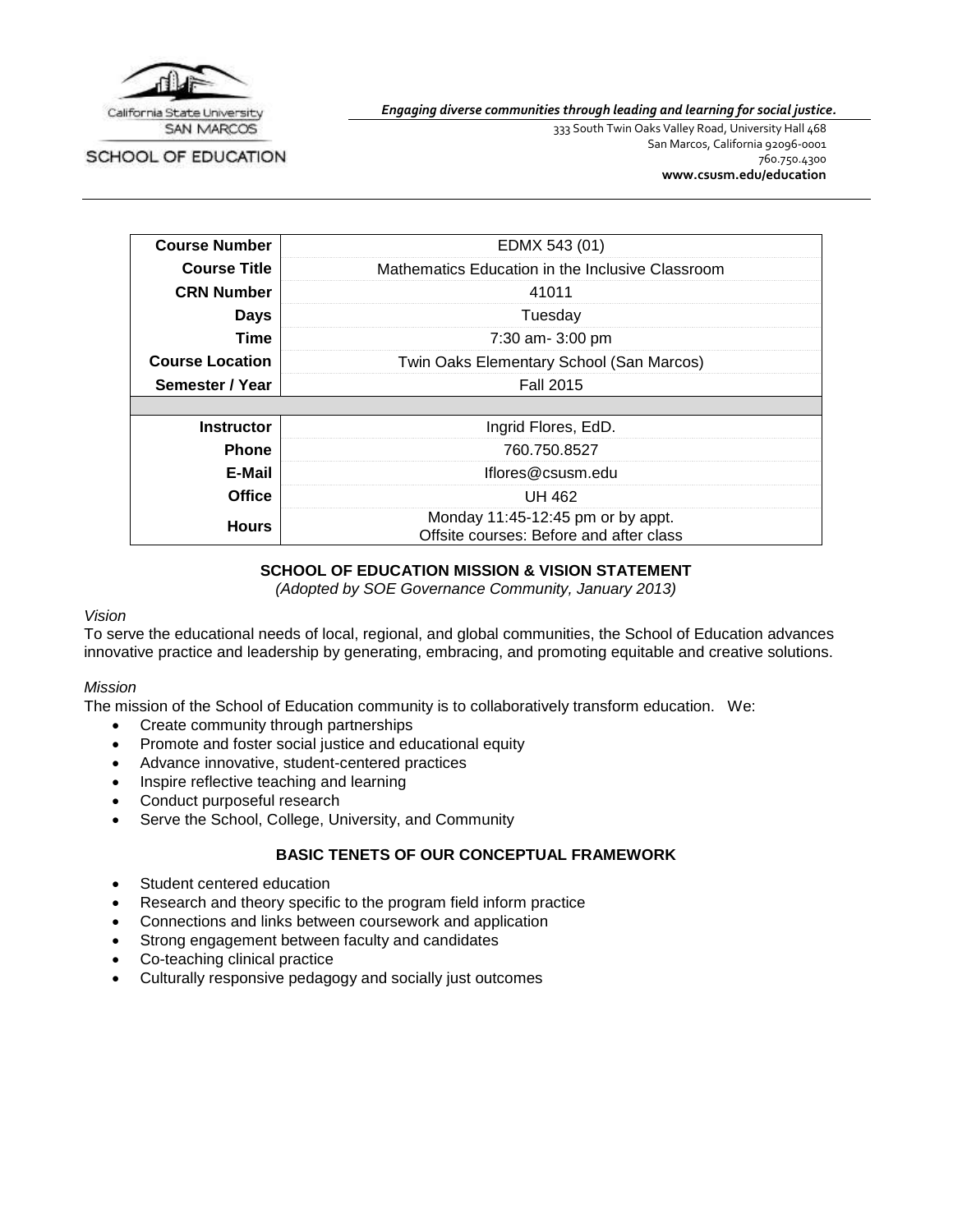# **TABLE OF CONTENTS**

| 2. Reading Accountability/Book Club: Demonstrating Evidence of Understanding (15%) - Individual9 |  |
|--------------------------------------------------------------------------------------------------|--|
|                                                                                                  |  |
| 4. Mathematical Lesson Design: Teaching Through Problem Solving (25%) - In pairs 10              |  |
|                                                                                                  |  |
|                                                                                                  |  |
|                                                                                                  |  |
|                                                                                                  |  |
|                                                                                                  |  |
|                                                                                                  |  |
|                                                                                                  |  |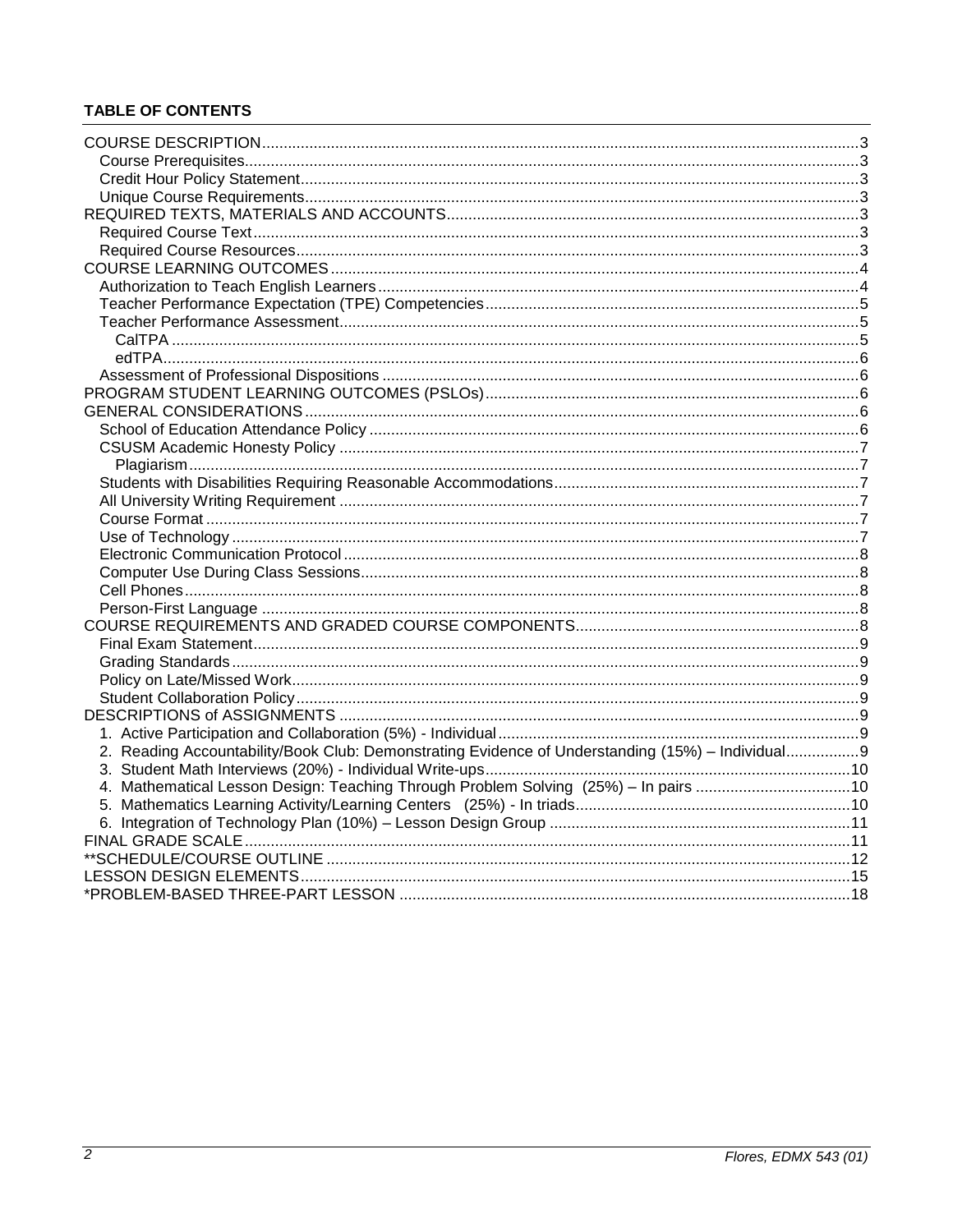# **COURSE DESCRIPTION**

<span id="page-2-0"></span>EDMX 543 focuses on the scope and sequence of mathematics in the K-12 curriculum, mathematics instructional methods, materials, and assessment. Additional emphasis is provided on assessing student mathematical thinking and developmentally appropriate instructional practices. Methods of cross-cultural language and development and strategies for accommodating learners with special educational needs in assessment and instruction are integrated into the course. Requires participation and observation in public school programs-Catalog description

Learning to teach mathematics well is challenging and, therefore, this course will only begin your education in learning how to teach mathematics. This course is but one stage in your process of becoming a mathematics teacher. We are expected to: (a) deepen our understanding of the mathematics taught at the elementary level, including such topics as place value, base systems, number theory, fractions, proportions, statistics, and algebra, (b) develop an understanding of the current issues and best practices in mathematics education, (c) develop a familiarity with the California mathematics and Common Core State standards, (d) develop an understanding of children's content specific thinking, (e) learn to teach content specific concepts using effective and appropriate strategies, including the educational use of technology, (f) practice how to teach for mathematical understanding, and (g) develop strategies to create a classroom environment that promotes the investigation and growth of mathematical ideas and to ensure the success of all students in multi-cultural settings – Course Instructor

## <span id="page-2-1"></span>**Course Prerequisites**

Admission to the Multiple Subject Teacher Credential Program is a prerequisite.

### <span id="page-2-2"></span>**Credit Hour Policy Statement**

For each hour of classroom time spent in learning in this course, each teacher candidate is expected to spend at least 2 hours of active learning outside of the classroom. Examples of outside active learning are text readings and associated reading responses, lesson planning, interviewing students, authentic teaching practice with students, and working on course assignments outside of class.

### <span id="page-2-3"></span>**Unique Course Requirements**

Students will be required to have access to children in a grade K-6 for the purpose of conducting a series of math interviews to learn about how children think and problem solve and for implementing and videotaping a math learning activity.

# **REQUIRED TEXTS, MATERIALS AND ACCOUNTS**

### <span id="page-2-5"></span><span id="page-2-4"></span>**Required Course Text**

Van De Walle, J. A., Karp, K. S., & Bay-Williams, J. M. (2013). *Elementary and middle school mathematics: Teaching developmentally* (8th ed). Boston: Pearson. ISBN: 978-0-13-261226-5

*The weekly course readings are found in the Course Schedule at the end of this syllabus.*

Web site for Blackline Masters suggested in the course text: [http://wps.ablongman.com/ab\\_vandewalle\\_math\\_6/54/13858/3547876.cw/index.html](http://wps.ablongman.com/ab_vandewalle_math_6/54/13858/3547876.cw/index.html)

### <span id="page-2-6"></span>**Required Course Resources**

California Department of Education (2010). *California's Common Core State Standards for Mathematics*. Sacramento. CDE: Author <http://www.cde.ca.gov/be/st/ss/documents/ccssmathstandardaug2013.pdf>

California Department of Education (2013). Draft *mathematics framework for California public schools, kindergarten through grade twelve*. Sacramento, CA: Author. <http://www.cde.ca.gov/ci/ma/cf/draft2mathfwchapters.asp>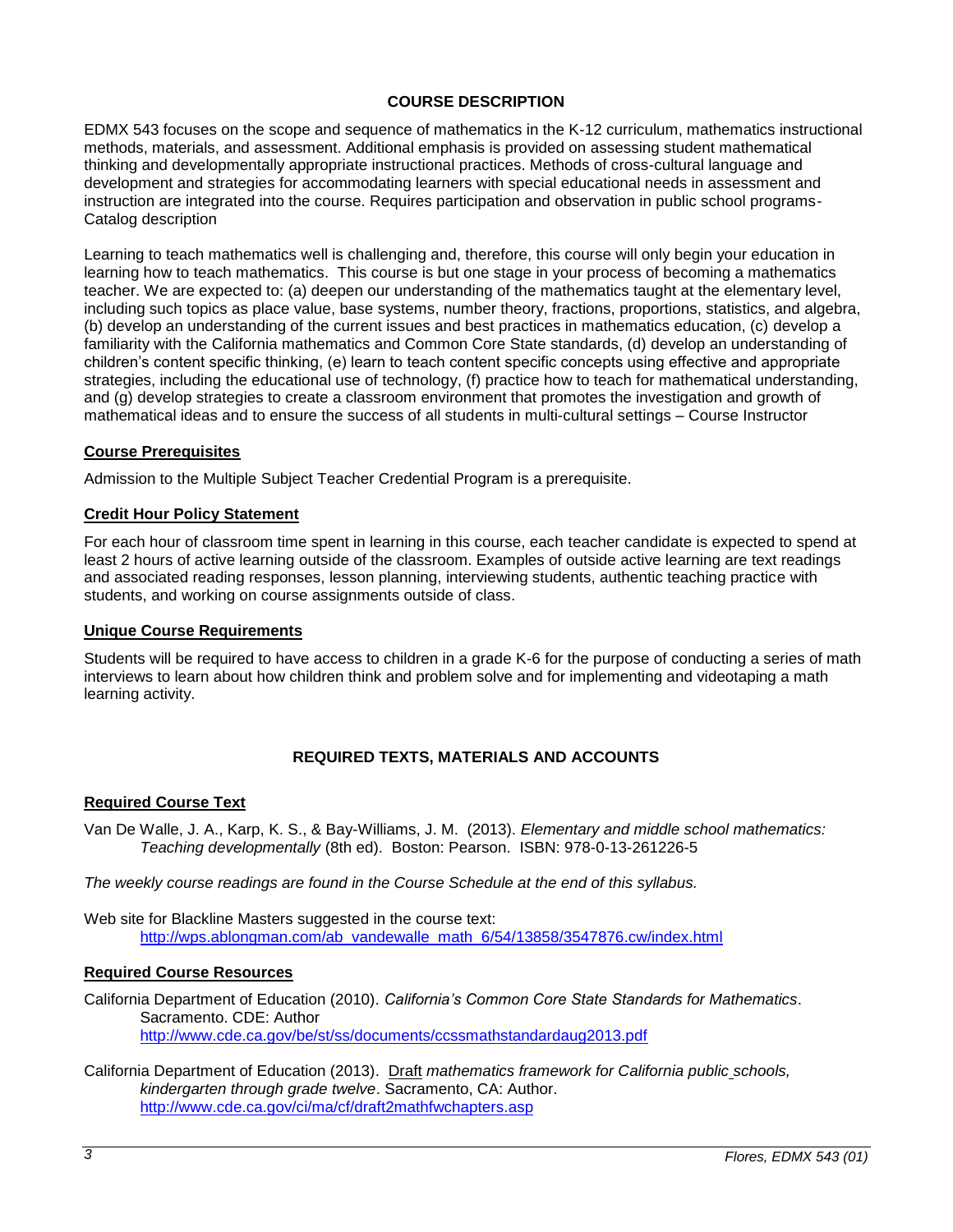*You are required to access the following Web sites for this course. They provide interactive resources for you to use in you math curriculum planning*

National Council of Teachers of Mathematics (NCTM): [http://www.nctm.org/Standards-and-Positions/Principles](http://www.nctm.org/Standards-and-Positions/Principles-and-Standards/)[and-Standards/](http://www.nctm.org/Standards-and-Positions/Principles-and-Standards/)

Illuminations Lessons:<http://illuminations.nctm.org/Lessons-Activities.aspx> Illuminations:<http://illuminations.nctm.org/Search.aspx?view=search&type=ac> Interactives:<http://www.nctm.org/Classroom-Resources/Interactives/>

# **COURSE LEARNING OUTCOMES**

<span id="page-3-0"></span>The following learning outcomes will be accomplished as a result of successful completion of the course:

- 1. Using differentiated reading response formats, teacher candidates will demonstrate ongoing evidence of good depth of understanding and application to the classroom of elementary mathematics content from weekly assigned readings and/or responses to prompts provided by the instructor related to assigned readings and/or current issues in mathematics.
- 2. Using the interview process to apply the pedagogical content knowledge that is being learned in the course, teacher candidates will provide evidence of their ability to use inquiry for assessment purposes by focusing on students' thinking about mathematics to better understand elementary level students with different understandings.
- 3. By merging theory and practice in order to enable their future students to understand a mathematical topic and make connections among ideas related to this topic, teacher candidates will participate in the design, construction, and presentation of a student-centered mathematical lesson plan activity that is: reform-minded, hands-on, cognitively challenging, contains differentiated instruction, and focuses on students' mathematical thinking.
- 4. By engaging in problem-solving contexts and assessing student problem solving, candidates will learn about, identify, and select quality-learning experiences for all children that promote mathematical inquiry and conceptual development.
- 5. Candidates will demonstrate understanding and application of the Common Core State Standards for Mathematics and the varieties of expertise that mathematics educators at all levels should seek to develop in all their students including English Learners, struggling learners, and learners with special needs.
- 6. Teacher candidates will participate in coursework that leads to preparation for engaging in and completing Teaching Performance Expectations (TPEs) tasks and edTPA assessment tasks.

### <span id="page-3-1"></span>**Authorization to Teach English Learners**

This credential program has been specifically designed to prepare teachers for the diversity of languages often encountered in California public school classrooms. The authorization to teach English learners is met through the infusion of content and experiences within the credential program, as well as additional coursework. Candidates successfully completing this program receive a credential with authorization to teach English learners. *(Approved by CCTC in SB 2042 Program Standards, August 02)*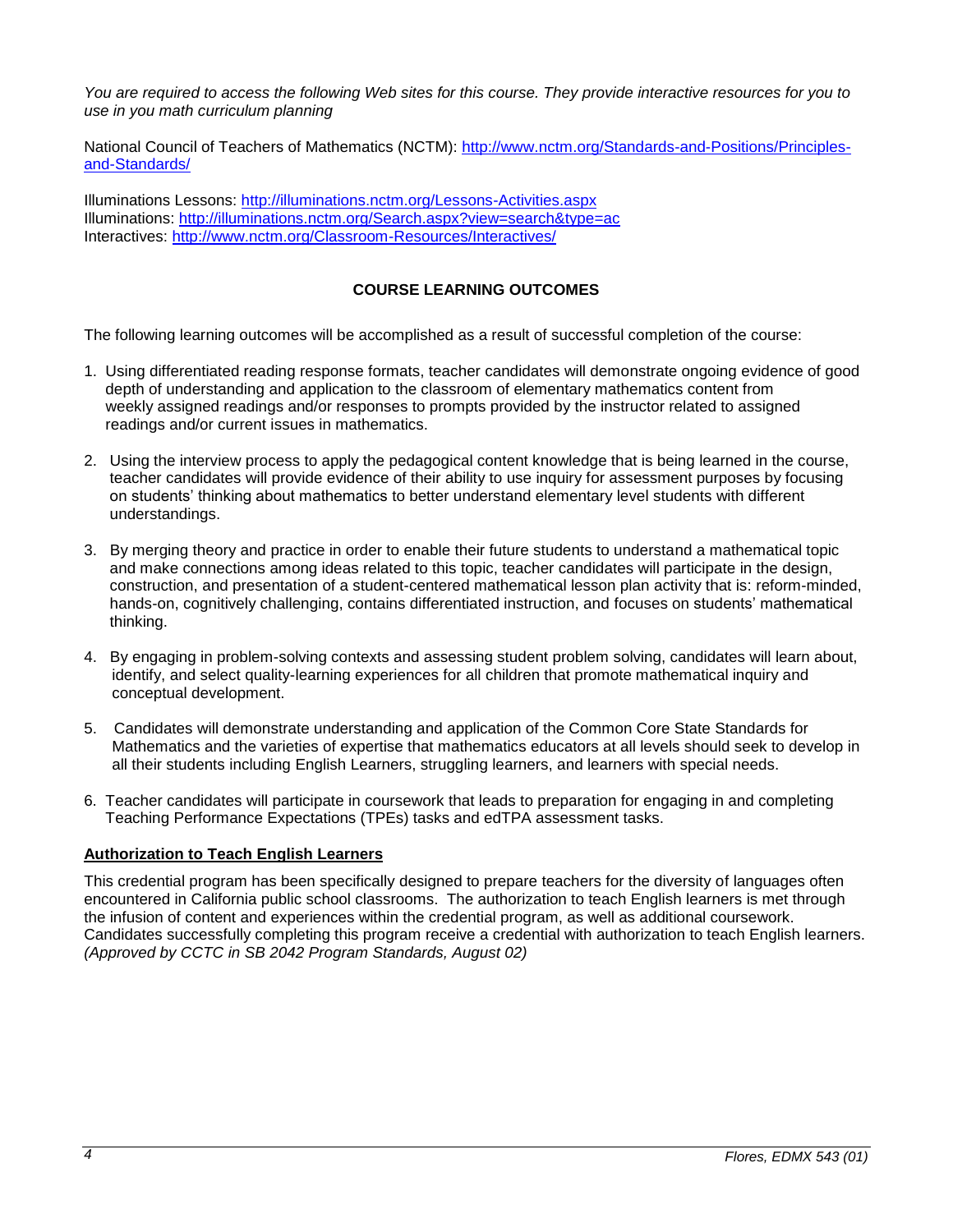# <span id="page-4-0"></span>**Teacher Performance Expectation (TPE) Competencies**

The course objectives, assignments, and assessments have been aligned with the CTC standards for the Multiple Subject Credential. This course is designed to help teachers seeking a California teaching credential to develop the skills, knowledge, and attitudes necessary to assist schools and district in implementing effective programs for all students. The successful candidate will be able to merge theory and practice in order to realize a comprehensive and extensive educational program for all students. You will be required to formally address the following TPEs in this course:

# **Primary Emphases**:

- TPE 1a-Subject Specific Pedagogical Skills for MS Teaching (Mathematics)
- TPE 2-Monitoring Student Learning During Instruction

# **Secondary Emphases**:

- TPE 3-Interpretation and Use of Assessments
- TPE 4-Making Content Accessible
- TPE 5-Student Engagement
- TPE 6a-Developmentally Appropriate Practices in Grades K-3
- TPE 6b-Developmentally Appropriate Practices in Grades 4-8
- TPE 6d- Developmentally Appropriate Teaching Practices for Special Education: Teaching the Special Education Population in the General Education Environment
- TPE 7-Teaching English Learners
- TPE 8-Learning About Students
- TPE 9-Instructional Planning
- TPE 10-Instructional Time
- TPE 11-Social Environment
- TPE 13-Professional Growth

# <span id="page-4-1"></span>**Teacher Performance Assessment**

Beginning July 1, 2008 all California credential candidates must successfully complete a state-approved Teacher Performance Assessment (TPA), as part of the credential program of preparation. During the 2015-16 academic year the CSUSM credential programs will use either the CalTPA (California Teacher Performance Assessment) or the edTPA (Educative Teacher Performance Assessment).

<span id="page-4-2"></span>Check with your program coordinator to determine which assessment is used for your credential program.

# **CalTPA**

To assist with your successful completion of the CalTPA, a series of informational seminars are offered over the course of the program. TPA related questions and logistical concerns are to be addressed during the seminars. Your attendance to TPA seminars will greatly contribute to your success on the assessment. The CalTPA Candidate Handbook, TPA seminar schedule, and other TPA support materials may be found on the SOE website:

<http://www.csusm.edu/education/CalTPA/ProgramMaterialsTPA.html>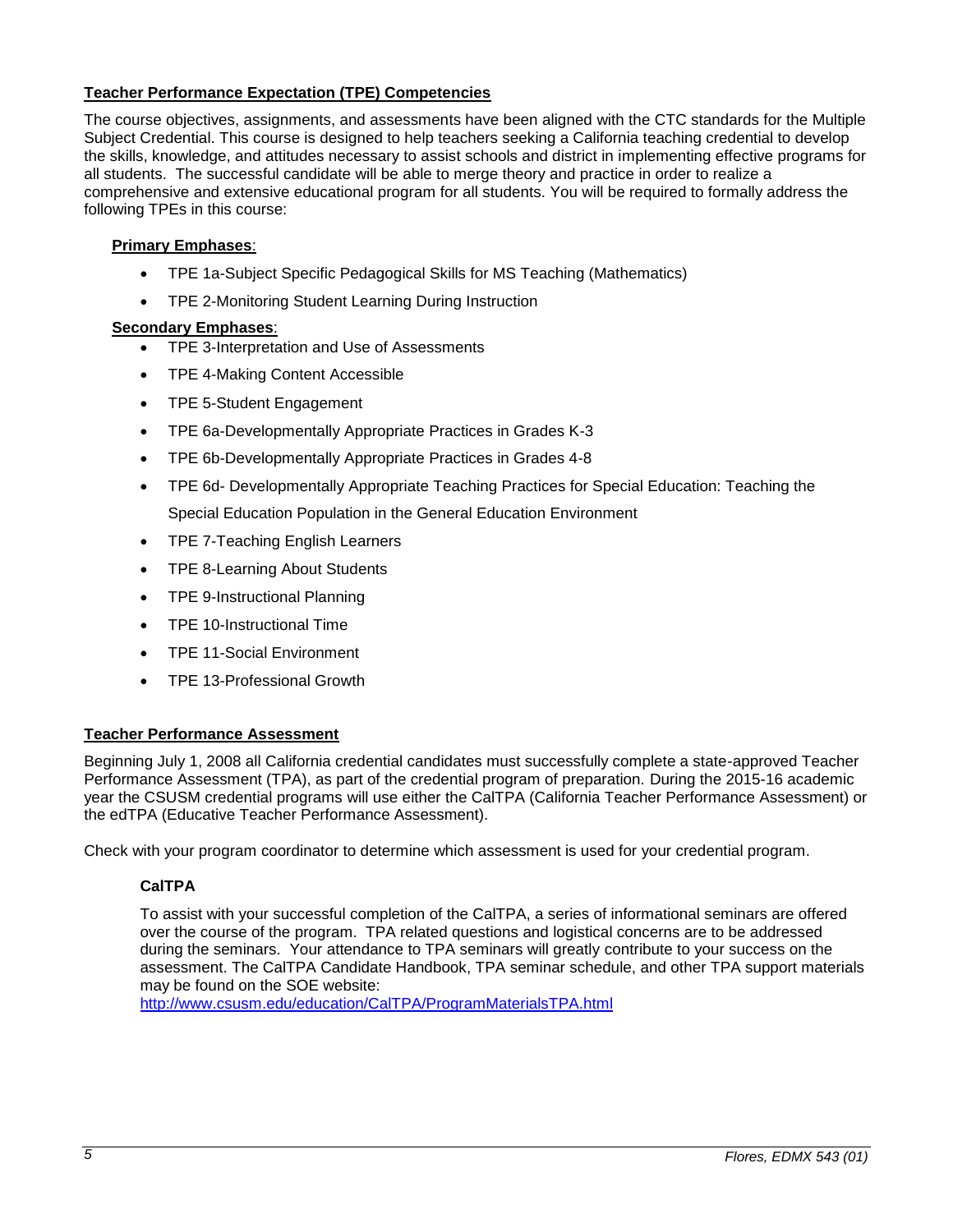# <span id="page-5-0"></span>**edTPA**

Beginning in fall 2015, for newly entering initial candidates, the CSUSM assessment system is the edTPA. To assist with your successful completion of the edTPA, a capstone class is part of your curriculum. In this class edTPA related questions and logistical concerns are addressed. Additional support materials are available on the edTPA website:

[http://www.edtpa.com/PageView.aspx?f=GEN\\_Candidates.html](http://www.edtpa.com/PageView.aspx?f=GEN_Candidates.html)

Additionally, to support your success in your credential program and with TPA, SOE classes use common pedagogical language, lesson plans (lesson designs), and unit plans (unit designs).

## <span id="page-5-1"></span>**Assessment of Professional Dispositions**

Assessing a candidate's dispositions within a professional preparation program is recognition that teaching and working with learners of all ages require not only specific content knowledge and pedagogical skills, but positive attitudes about multiple dimensions of the profession. The School of Education has identified six dispositions – social justice and equity, collaboration, critical thinking, professional ethics, reflective teaching and learning, and life-long learning—and developed an assessment rubric. For each dispositional element, there are three levels of performance - *unacceptable*, *initial target*, and *advanced target*. The description and rubric for the three levels of performance offer measurable behaviors and examples.

The assessment is designed to provide candidates with ongoing feedback for their growth in professional dispositions and includes a self-assessment by the candidate. The dispositions and rubric are presented, explained and assessed in one or more designated courses in each program as well as in clinical practice. Based upon assessment feedback, candidates will compose a reflection that becomes part of the candidate's Teaching Performance Expectation portfolio. Candidates are expected to meet the level of *initial target* during the program.

# **PROGRAM STUDENT LEARNING OUTCOMES (PSLOs)**

<span id="page-5-2"></span>The Teacher Performance Expectation Competencies, the Teacher Performance Assessment, and the Assessment of Professional Dispositions provide the program student learning outcomes for the Multiple Subject Credential Program.

# **GENERAL CONSIDERATIONS**

# <span id="page-5-4"></span><span id="page-5-3"></span>**School of Education Attendance Policy**

Due to the dynamic and interactive nature of courses in the School of Education, all candidates are expected to attend all classes and participate actively. At a minimum, candidates must attend more than 80% of class time, or s/he may not receive a passing grade for the course at the discretion of the instructor. Individual instructors may adopt more stringent attendance requirements. Should the candidate have extenuating circumstances, s/he should contact the instructor as soon as possible. *(Adopted by the COE Governance Community, December, 1997).*

For this class, if you miss one class session or are late (or leave early) more than two sessions, you cannot receive a grade of "A" and your highest possible grade is a "B". If you miss two class sessions, your highest possible grade is a "C+". **Attendance will be taken at each class session.**

If possible, please discuss with the instructor any extenuating circumstances that will cause you to miss class prior to your absence. Absence is no excuse for not turning in assignments, as they may be sent electronically (e-mail) to the instructor if an absence arises or is anticipated. Please ensure that e-mailed assignments are sent by the start of the class session that the assignment is due. **NOTE: With very few exceptions, late assignments will not be accepted.**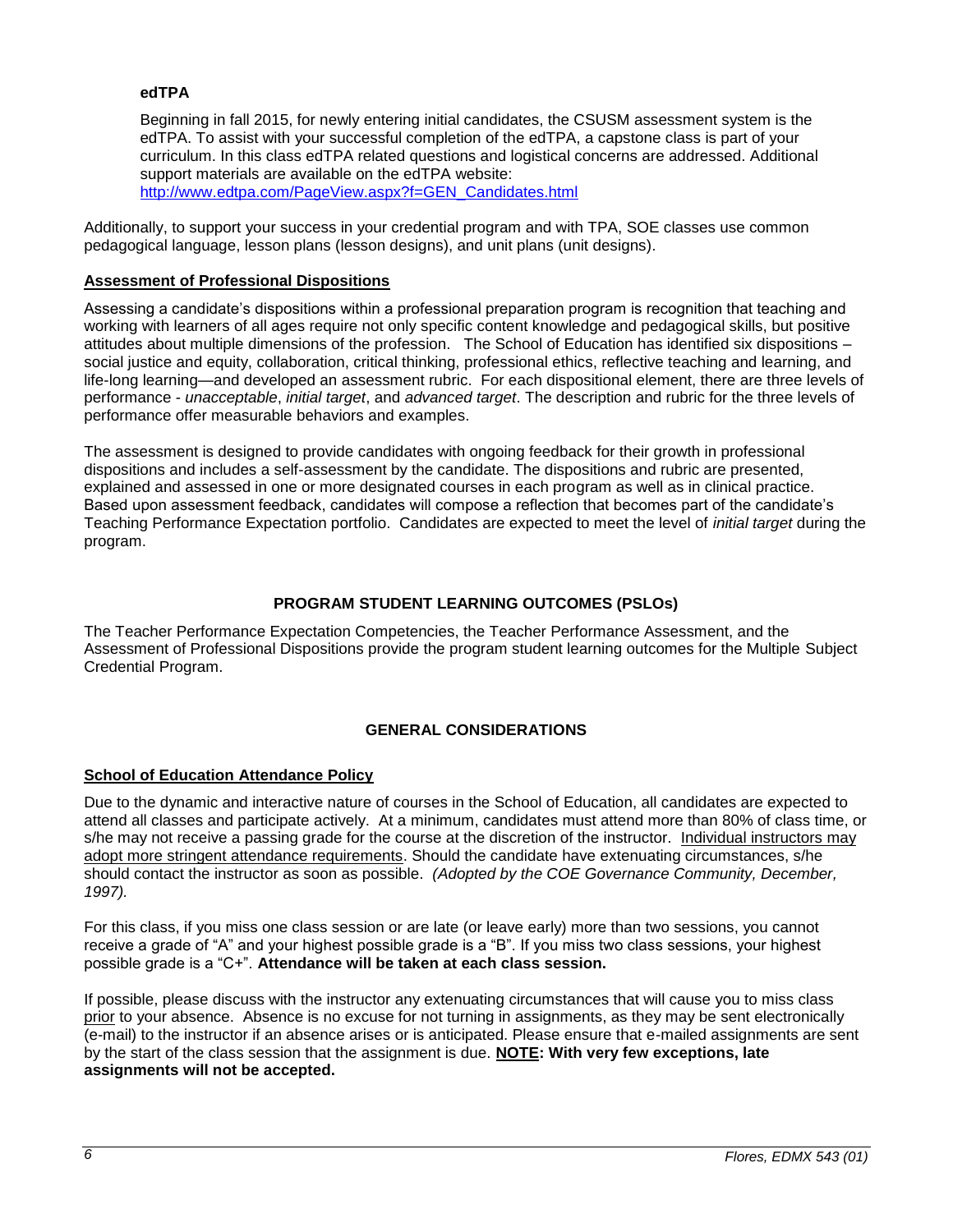# <span id="page-6-0"></span>**CSUSM Academic Honesty Policy**

Students will be expected to adhere to standards of academic honesty and integrity, as outlined in the Student Academic Honesty Policy. All assignments must be original work, clear and error-free. All ideas/material that are borrowed from other sources must have appropriate references to the original sources. Any quoted material should give credit to the source and be punctuated accordingly.

Academic Honesty and Integrity: Students are responsible for honest completion and representation of their work. Your course catalog details the ethical standards and penalties for infractions. There will be zero tolerance for infractions. If you believe there has been an infraction by someone in the class, please bring it to the instructor's attention. The instructor reserves the right to discipline any student for academic dishonesty, in accordance with the general rules and regulations of the university. Disciplinary action may include the lowering of grades and/or the assignment of a failing grade for an exam, assignment, or the class as a whole.

Incidents of Academic Dishonesty will be reported to the Dean of Students. Sanctions at the University level may include suspension or expulsion from the University. Refer to the full Academic Honesty Policy at: [http://www.csusm.edu/policies/active/documents/Academic\\_Honesty\\_Policy.html](http://www.csusm.edu/policies/active/documents/Academic_Honesty_Policy.html)

## <span id="page-6-1"></span>**Plagiarism**

As an educator, it is expected that each candidate will do his/her own work, and contribute equally to group projects and processes. Plagiarism or cheating is unacceptable under any circumstances. If you are in doubt about whether your work is paraphrased or plagiarized see the Plagiarism Prevention for Students website [http://library.csusm.edu/plagiarism/index.html.](http://library.csusm.edu/plagiarism/index.html) If there are questions about academic honesty, please consult the University catalog.

## <span id="page-6-2"></span>**Students with Disabilities Requiring Reasonable Accommodations**

Candidates with disabilities who require reasonable accommodations must be approved for services by providing appropriate and recent documentation to the Office of Disabled Student Services (DSS). This office is located in Craven Hall 4300, and can be contacted by phone at (760) 750-4905, or TTY (760) 750-4909. Candidates authorized by DSS to receive reasonable accommodations should meet with their instructor during office hours or, in order to ensure confidentiality, in a more private setting.

### <span id="page-6-3"></span>**All University Writing Requirement**

In keeping with the All-University Writing Requirement, all three-unit courses must have a writing component of at least 2,500 words (approximately 10 pages), which will be administered in a variety of ways in this course including lesson plans, assessment assignment reports, course text reading responses, written reflections, and math learning centers plans.

### <span id="page-6-4"></span>**Course Format**

Face-to-face course

### <span id="page-6-5"></span>**Use of Technology**

Candidates are expected to demonstrate competency in the use of various forms of technology (i.e. word processing, electronic mail, Moodle, use of the Internet, and/or multimedia presentations). Specific requirements for course assignments with regard to technology are at the discretion of the instructor. Keep a digital copy of all assignments for use in your teaching portfolio. All assignments will be submitted online, and some will be submitted in hard copy as well. Details will be given in class.

This course infuses technology competencies to prepare candidates to use such tools, emphasizing their use in both teaching practice and student learning. Students are expected to demonstrate competency in the use of various forms of technology (i.e., word processing, electronic mail, Moodle, use of the Internet, and/or multimedia presentations). Specific requirements for course assignments with regard to technology are at the discretion of the instructor. Please keep a digital copy of all assignments for use in your teaching portfolio. Some assignments will be submitted online and some will be submitted in hard copy as well. Specific details will be given in class.

You must use your campus email account for this class. The best way to contact me is by e-mail.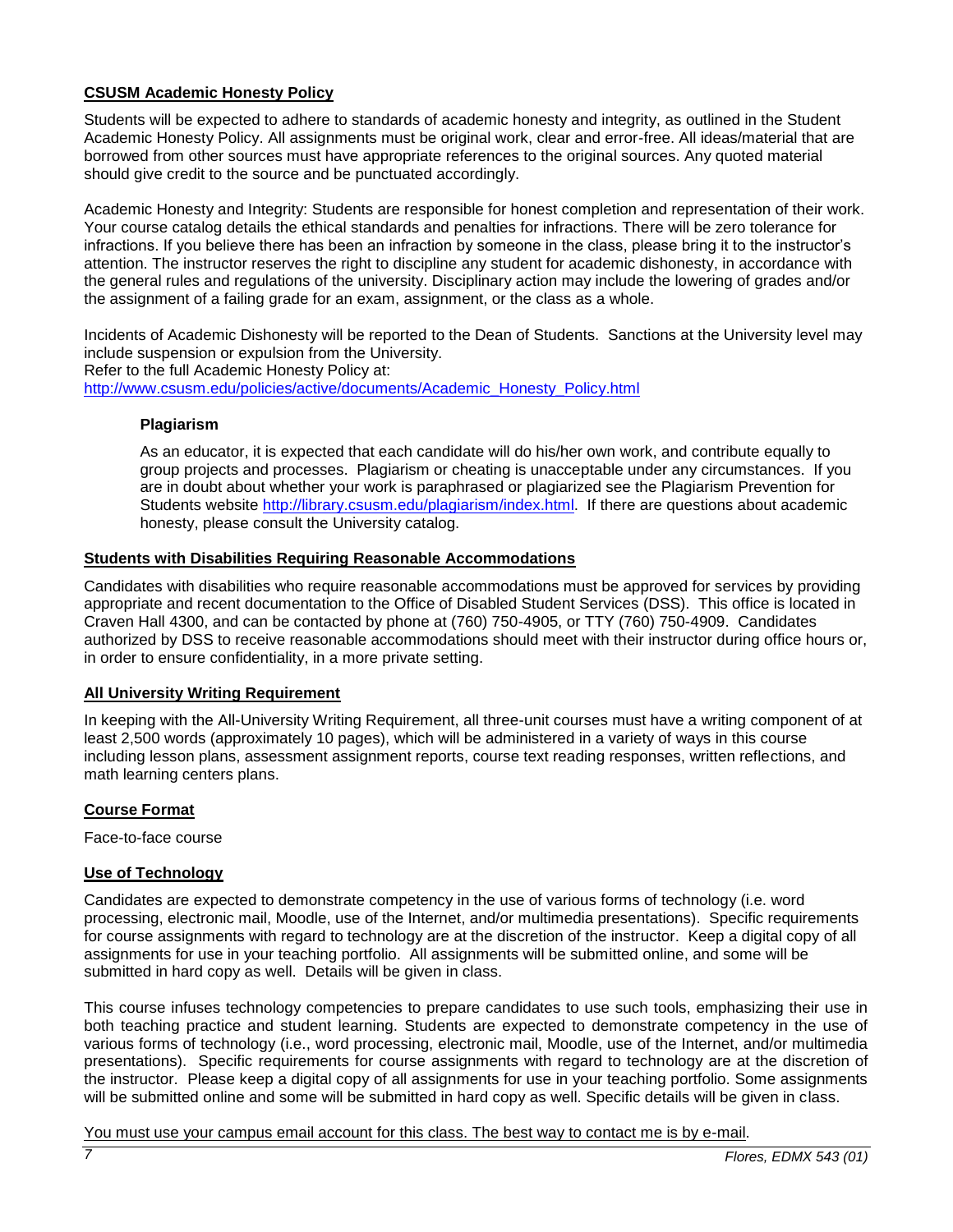# <span id="page-7-0"></span>**Electronic Communication Protocol**

Electronic correspondence is a part of your professional interactions. If you need to contact the instructor, e-mail is often the easiest way to do so. It is my intention to respond to all received e-mails in a timely manner. Please be reminded that e-mail and on-line discussions are a very specific form of communication, with their own nuances and etiquette. For instance, electronic messages sent in all upper case (or lower case) letters, major typos, or slang, often communicate more than the sender originally intended. With that said, please be mindful of all e-mail and on-line discussion messages you send to your colleagues, to faculty members in the School of Education, or to persons within the greater educational community. All electronic messages should be crafted with professionalism and care.

Things to consider:

- Would I say in person what this electronic message specifically says?
- How could this message be misconstrued?
- Does this message represent my highest self?
- Am I sending this electronic message to avoid a face-to-face conversation?

In addition, if there is ever a concern with an electronic message sent to you, please talk with the author in person in order to correct any confusion.

### <span id="page-7-1"></span>**Computer Use During Class Sessions**

You are welcome to use a laptop computer in class when working on class assignments, for example. However, you will need to save checking email or other personal computer use for time outside of class. Most students find it disruptive when they are focusing on class activities or listening to presentations and can hear keyboarding in the classroom. When the instructor or your cohorts are speaking or when class activities are in proceeding, your computer will not be in use. Your kind consideration is greatly appreciated by all!

## <span id="page-7-2"></span>**Cell Phones**

Please turn off your cell phone before the start of each class. In addition, there will be no texting during class. It is unprofessional for teachers to use their cell phone during meetings with peers or during professional development activities (our class is considered professional development!)

### <span id="page-7-3"></span>**Person-First Language**

Use "person-first" language in all written and oral assignments and discussions (e.g., "student with autism" rather than "autistic student"). Disabilities are not persons and they do not define persons, so do not replace personnouns with disability-nouns. Further, emphasize the person, not the disability, by putting the person-noun first.

### **COURSE REQUIREMENTS AND GRADED COURSE COMPONENTS**

### <span id="page-7-4"></span>**Assignments Tied to Course Learning Outcomes**

Each written assignment is expected to have a clear organizational presentation and be free of grammar, punctuation and spelling errors. There will be a reduction in points for the above-mentioned errors. Late assignments will not be accepted, unless extenuating circumstances can be properly substantiated. Prepare carefully for class, be ready to discuss readings and assignments thoughtfully, and actively participate in all class activities. Note the Description of Exemplary Students in this syllabus (p. 9).

| Assignments |                                                                                                                                              | Assignment<br>Possible Points | Total %<br>of Course |
|-------------|----------------------------------------------------------------------------------------------------------------------------------------------|-------------------------------|----------------------|
|             | Active Participation and Collaboration (all or nothing credit given)                                                                         | 5 pts.                        | 5%                   |
|             | 2. Math Book Club: Reading Accountability based on differentiated<br>responses. Also, online forums, reflections, and other class activities | 60 pts.                       | 15%                  |
|             | 3. Assessing Problem-Solving: Student Math Interviews                                                                                        | 20 pts.                       | 20%                  |
|             | 4. Mathematical Lesson Design                                                                                                                | 25 pts.                       | 25%                  |
|             | 5. Mathematics Learning Activity and Implementation                                                                                          | 25 pts.                       | 25%                  |
|             | 6. Integration of Technology in Math Plan                                                                                                    | 50 pts.                       | 10%                  |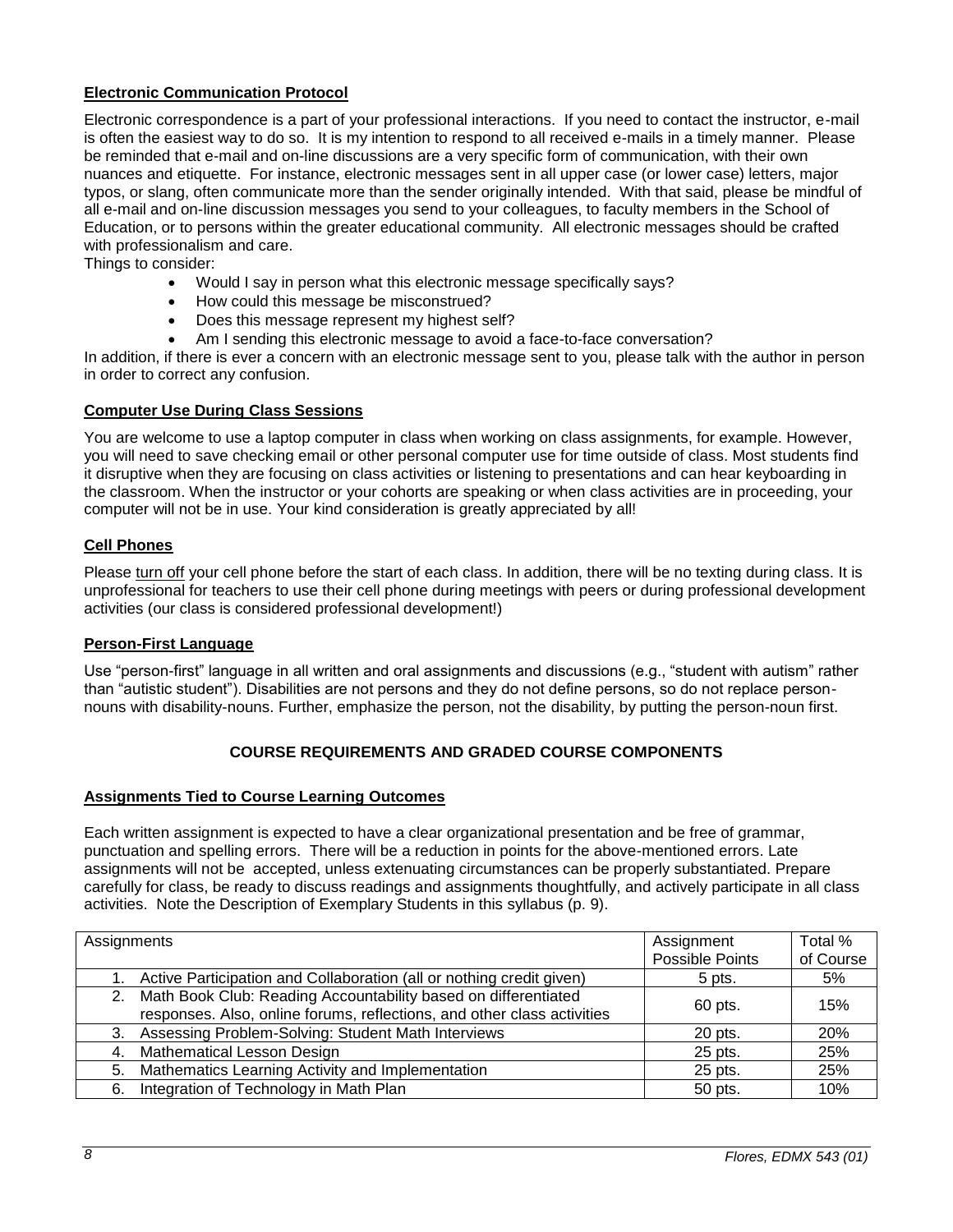# <span id="page-8-0"></span>**Final Exam Statement**

There is no final exam in this course.

## <span id="page-8-1"></span>**Grading Standards**

Total percentage of the course for each assignment is indicated in the list of assignments and in the assignment descriptions. A complete description of final outcome grading standards is located on p. 9 of this syllabus

# <span id="page-8-2"></span>**Policy on Late/Missed Work**

Due to the nature of course assignments that require timely preparation and planning, with very few exceptions, late assignments will not be accepted. Please contact the course instructor if there are extenuating circumstances that impede the completion of a course assignment by the DUE date.

## <span id="page-8-3"></span>**Student Collaboration Policy**

Candidates will be required to work collaboratively on selected assignments and projects with classroom peers. The expectation for such collaborations is that each candidate will contribute equitably to the process and final product.

# **DESCRIPTIONS OF ASSIGNMENTS**

<span id="page-8-4"></span>*The relative weight for each assignment is indicated as a percentage of the total course grade. Detailed assignment guidelines and scoring rubrics are provided on Moodle.* 

# <span id="page-8-5"></span>**1. Active Participation and Collaboration (5%) - Individual**

 Defined as actively engaging and contributing in all class discussions and activities, students will be evaluated daily. You are expected to actively participate in discussions, group work, presentations, and hands-on activities throughout the course. A positive professional disposition includes a willingness to consider and discuss new ideas objectively and to exhibit curiosity, perseverance and seriousness about improving oneself as a teacher. All students are expected to exhibit professional behavior and demeanor at all times. All or nothing credit is given for this course component.

# <span id="page-8-6"></span>**2. Reading Accountability/Book Club: Demonstrating Evidence of Understanding (15%) – Individual**

Each week students will:

- a. Choose one chapter each week from the assigned readings and provide evidence of having read and understood the content of the chosen chapter. You may choose to demonstrate your knowledge of **ALL** the Big Ideas contained in the reading by preparing a graphic organizer, a concept map, a bulleted list, drawings, or another method of your choice. The complete list of choices is located in a Moodle course folder to be highlighted by the course instructor. Note: regardless of which method you choose to represent your learning, **ALL** key concepts in the reading must be represented. You will also be part of a **Book Club** group in this ¨ course where you will share your learning with your group peers.
- b. Reflection papers will also be related to self-assessment and other course-related activities and assignments designed for students to demonstrate their understanding of the text and other readings per the instructor's guidelines.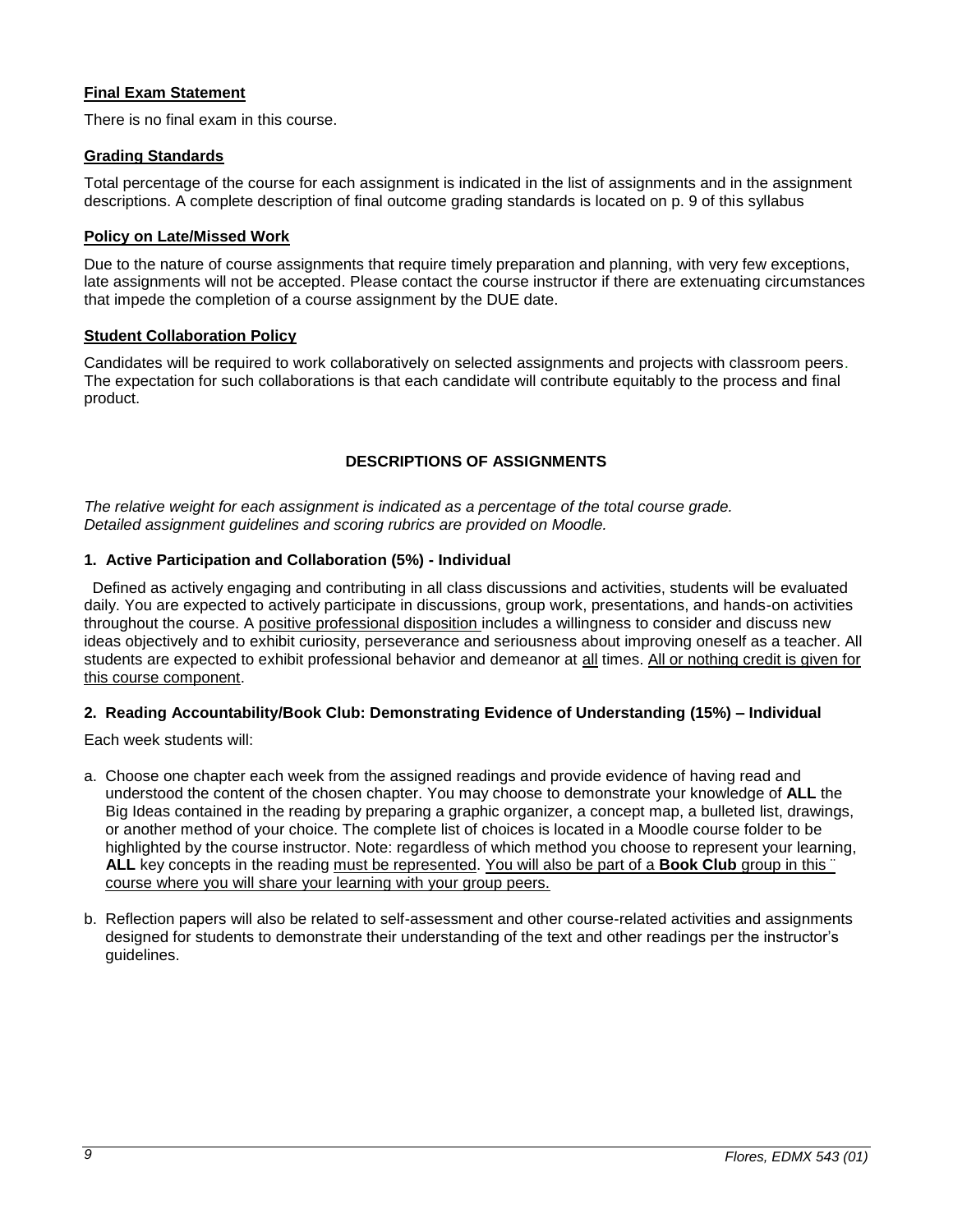# <span id="page-9-0"></span>**3. Student Math Interviews (20%) - Individual Write-ups**

You will conduct two different student interviews based on questions provided in class. Each interview is worth 10 points. For each interview, you will pose mathematical problems to any one student at a predetermined grade level. The purpose is to get you to begin thinking about students' mathematical understanding, to learn how to effectively pose questions, interpret the meaning of students' responses, and to provide you with an opportunity to interact with students. For each interview, you need to submit a report of no more than two pages (11" font, line spacing of 1.5). Please include the child's written work. You may work with a peer in the interviewing process, but each needs to write his/her own report. The following two documents can be found in the *Course Documents and Resources* folder in Moodle: *Interviewing Guidelines* and *Student Math Interviews*.

# <span id="page-9-1"></span>**4. Mathematical Lesson Design: Teaching Through Problem Solving (25%) – In pairs**

The purpose of this assignment is to help you learn how to design effective problem-based mathematical activities and lessons and to provide an opportunity for you to practice teaching mathematics. Working in pairs, you will design one **student-centered,** standards-based lesson (approximately 25-30 minutes in length) that you will present in your cohort class according to the course schedule of topics located in this syllabus. Please avoid teacher directed lessons (lecture style). Presentations to peers should be no more than 10 minutes in length.

In your lesson, you must focus on problem-based activities, and the lesson must be differentiated. Your lesson activity must be reform-minded, hands-on, cognitively challenging, contain differentiated instruction, focus on students' mathematical thinking, AND provide the opportunity for you to gather evidence of student learning (i.e., student work that you can assess) if you were to implement the lesson in a practicum classroom. Ensure that your lesson design is based on problem-solving strategies and **not** on procedural mechanics or math "worksheets". Please consider the importance of this assignment to prepare you for edTPA lesson planning.

**NOTE: NO Bingo games or candy manipulatives for your lesson activity**! However, your lesson may be a mathematical game that focuses on developing conceptual understanding. More specific details and guidelines will be given in class. The lesson design template is attached to this syllabus.

# <span id="page-9-2"></span>**5. Mathematics Learning Activity/Learning Centers (25%) - In triads**

The purpose of this assignment is to provide you with opportunities to (1) experience teaching a math activity in a small group setting, (2) practice questioning skills and strategies to engage all students, (3) reflect on student learning and adjust teaching accordingly.

You will be assigned to a group of 3 class members, and the group will choose a specific chapter in the course text as well decide **which grade level each member** will concentrate on. **Each member** will select **one** activity from the chapter to teach to small groups in our class in the form of learning centers. Choose activities that help the class understand the big ideas in the chapter and that demonstrate various instructional strategies. Once you have written your MLA, you should practice it with at least 2 elementary students before presenting it to your peers. This practice will help you make any needed adjustments/amendments before allowing access of your lesson to your peers. Presentation to peers will be according to the Course Schedule in this syllabus (pp. 13-14).

On the day of presentation to your peers **(5%)**, each individual activity should take about 10 minutes. If the activity in the text is too short or too long, you need to adapt it to fit the timeframe. The activity should be planned and/or adapted to show evidence of higher-order thinking and conceptual understanding. Your goal is to engage your peer teacher candidates in advancing their understanding of the key ideas, frameworks, and effective teaching strategies in the chapters.

**A detailed write-up of the activity** should include your name, an activity title, grade level, grade-level state content standards, learning objective(s), materials, a description of the activity, teaching tips for your activity, and instructional differentiation for: one EL, one SPED, and one accelerated learner (**10%**). Post your write-up to the appropriate forum link on Moodle (TBA) where all of your cohorts' MLA will be available for your future teaching. **YOU MUST PROVIDE A HARD COPY OF THE MLA WRITE-UP IN YOUR COURSE FOLDER AS WELL AS UPLOAD TO MOODLE ON THE APPROPRIATE SESSION LINK.**

This assignment has 2 additional components and will be completed with your group members: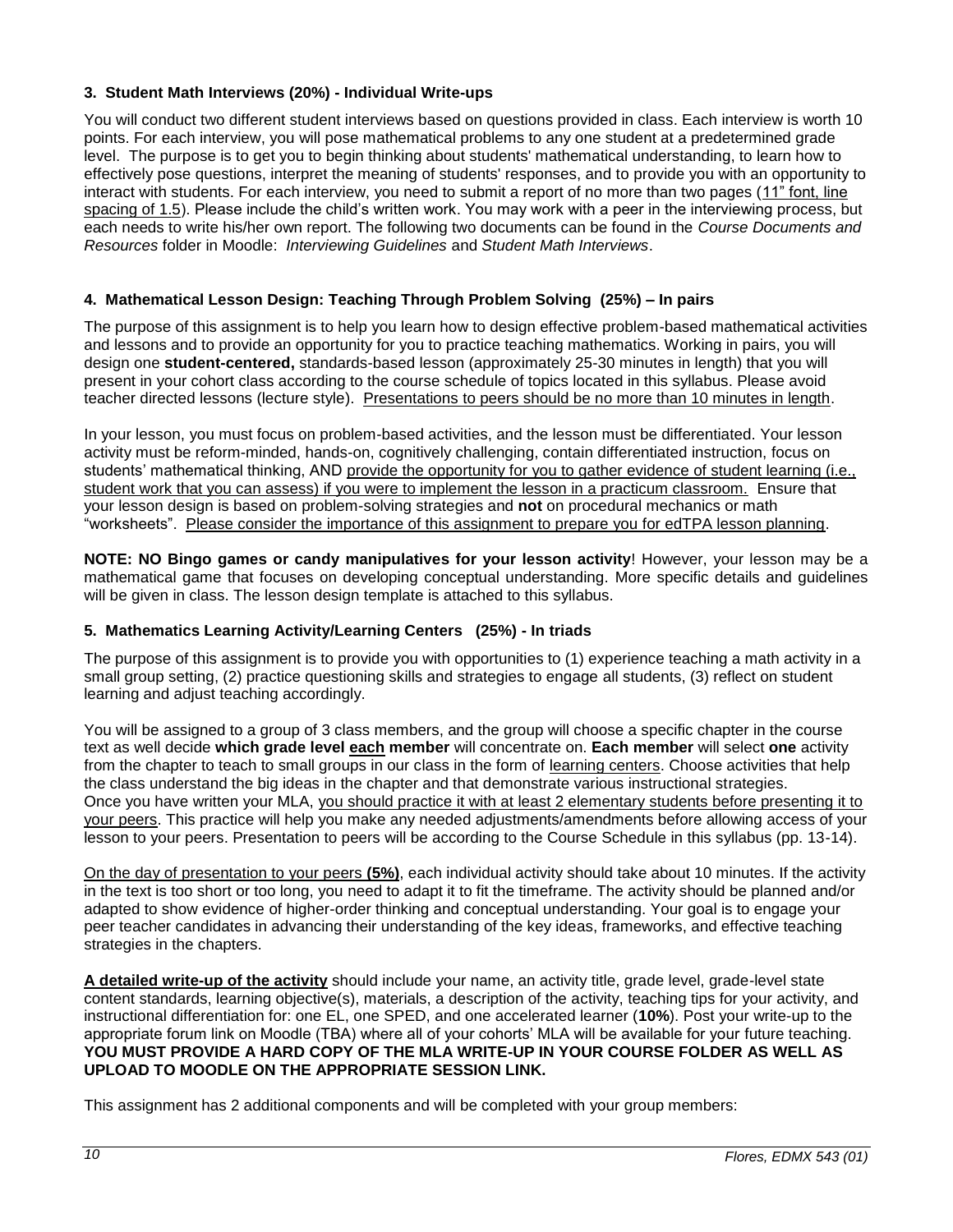- 1. Chapter Presentation: Your group will put together a *5-minute* PPT **overview** on the chapter, highlighting instructional strategies, models, sample types of problems, and the features that you will be demonstrating in your learning center activities. Give an overview presentation—do not present every piece of information. You must adhere to your 5-minute time limit!
- $\bullet$ 2. Each member will write a one-page reflection (due 1 week after you have taught your activity to a small group of elementary students). The reflection should describe the effectiveness of your individual math activity. To what extent were all of your learners able to complete the activity (making content accessible) and how did you know? What worked and what didn't (student engagement)? In what ways did you modify the activity and why? What was the level of thinking in the activity? How were you able to assess their understanding? How would you modify the activity the next time? *Please submit a hard copy of your reflection to the course instructor in your course folder.* **(5%).**

# <span id="page-10-0"></span>**6. Integration of Technology Plan (10%) – Lesson Design Group**

You will create a technology plan that supports the reinforcement of mathematical concepts associated with your lesson design. The assignment guidelines are posted on Moodle.

# **FINAL GRADE SCALE**

<span id="page-10-1"></span>

| Grades for this course will be based on the following grading scale: |                                                                                       |                                                 |  |  |
|----------------------------------------------------------------------|---------------------------------------------------------------------------------------|-------------------------------------------------|--|--|
| $A = 93\% - 100\%$ $A = 90\% - 92\%$                                 |                                                                                       | $B+ = 87\% - 89\%$ B = 83% - 86 % B = 80% - 82% |  |  |
|                                                                      | $C_+ = 77\%$ - 79% $C = 73\%$ - 76 % $C_+ = 70\%$ - 72% $D = 60\%$ - 69% F = below 60 |                                                 |  |  |

## **Exemplary "A" Students:**

- Demonstrate serious commitment to their learning, making full use of the learning opportunities available and searching out the implications of their learning for future use.
- Complete all assignments thoroughly and thoughtfully toward the goal of developing in-depth math projects.
- Make insightful connections between all assignments and their developing overall understanding of mathematical concepts; they continually question and examine concepts in a genuine spirit of inquiry.
- Show a high level of achievement of course goals.

# **"B" Students:**

- Simply comply with the course requirements and expectations.
- Complete all assignments, usually thoroughly and thoughtfully.
- Usually connect assignments to their developing overall understanding of mathematical concepts; may be satisfied with accepting their learning as it is received without deeply examining concepts or seeking a higher level of understanding.
- **Show reasonable achievement of course goals.**

### **Remember! You are required to maintain a B average (3.0 GPA) in your teacher education courses to receive a teaching credential in the State of California.**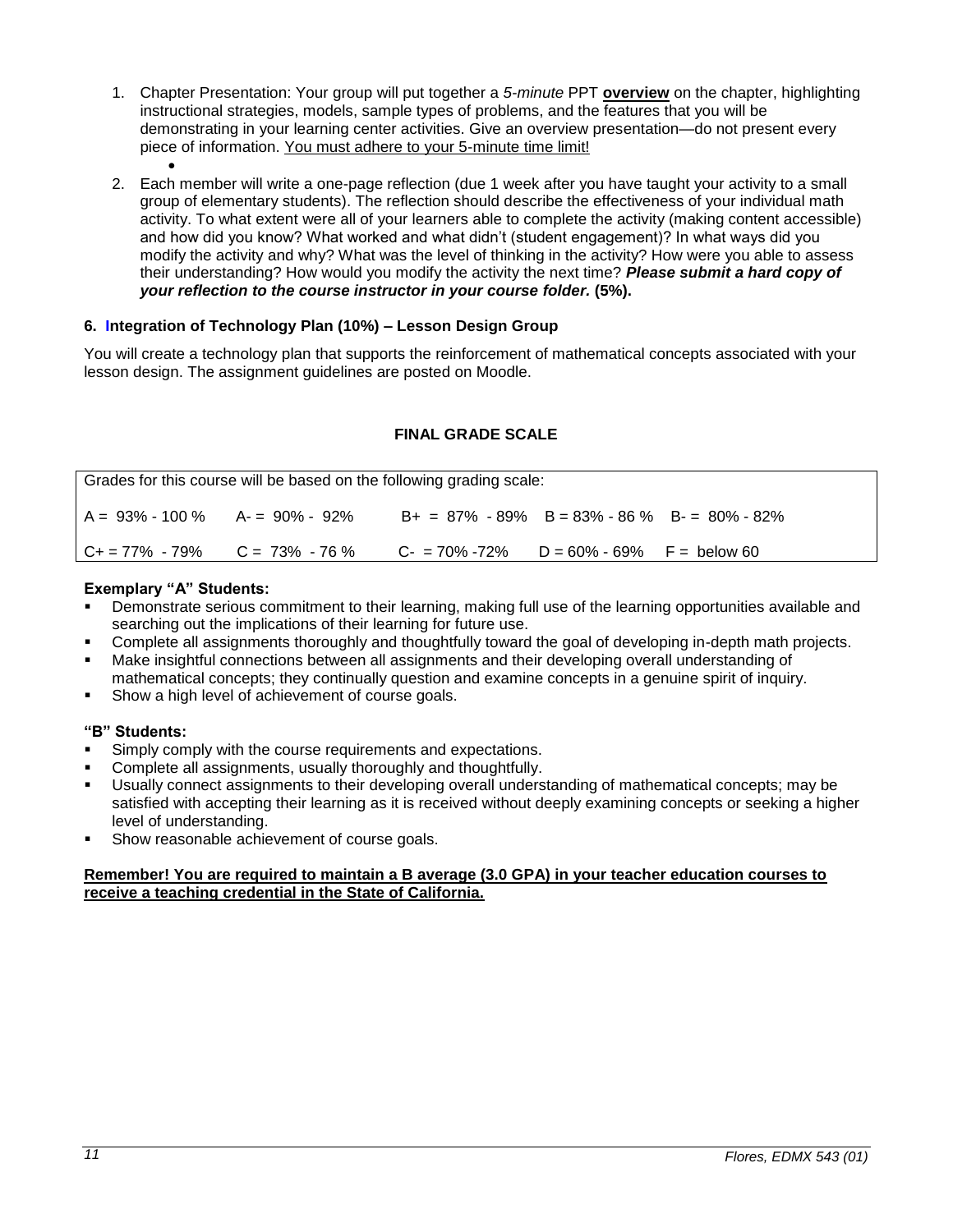# **\*\*SCHEDULE/COURSE OUTLINE**

<span id="page-11-0"></span>

| <b>DATE</b> | <b>EDMX 543 COURSE TOPICS &amp; ASSIGNMENTS</b>                                                                                                                                                                                                                                                                                                                                                                                              | <b>COURSE TEXT</b><br><b>READINGS</b>                                                                                                          |
|-------------|----------------------------------------------------------------------------------------------------------------------------------------------------------------------------------------------------------------------------------------------------------------------------------------------------------------------------------------------------------------------------------------------------------------------------------------------|------------------------------------------------------------------------------------------------------------------------------------------------|
| 9/01/15     | <b>Introduction to Mathematics Education</b><br>What does it mean to "do mathematics"? (Big picture)<br>Characteristics of Effective Classrooms: Overview of Instructional<br>Practices<br>Developing understanding-How do kids learn?<br>Problem solving in the mathematics classroom<br><b>Unpacking the standards:</b><br>- Common Core Content Standards (CCCS) for Mathematics<br>- Mathematics Framework for CA Public Schools (Draft) | 1. Teaching Mathematics<br>in the 21 <sup>st</sup><br>Century<br>2 - Exploring What It<br>Means to Know<br>and Do Mathematics                  |
| 9/08/15     | <b>Building a Math Learning Community</b><br><b>Lesson Planning</b><br>- Conceptual vs. procedural knowledge<br>- Introduction to Cognitively Guided Instruction (CGI)<br>- Assessment - Connecting instruction to assessment<br>Student Math Interviews: Assessing Student Learning<br><b>Student Teaching Sessions Overview</b><br><b>Group presentations of assigned CCCS for Mathematics</b>                                             | 3 - Teaching Through<br>Problem Solving<br>4 - Planning in the<br>Problem-Based<br>Classroom<br>5 - Building Assessment<br>into<br>Instruction |
|             |                                                                                                                                                                                                                                                                                                                                                                                                                                              | <b>Book Club 1</b>                                                                                                                             |
| 9/15/15     | Math and Special Populations: Creating Inclusive Mathematics<br>Classrooms<br>Number Sense I: What it means and how we can help children<br>develop it.<br><b>Technology in Mathematics</b>                                                                                                                                                                                                                                                  | 6 - Teaching Mathematics<br>Equitably to<br>All Children<br>8 - Developing Early<br><b>Number Concepts</b><br>and Number Sense                 |
|             |                                                                                                                                                                                                                                                                                                                                                                                                                                              | <b>Book Club 2</b>                                                                                                                             |
| 9/22/15     | <b>PRACTICE INTERVIEW DUE (Everyone)</b><br><b>Number Sense II:</b><br>Classification of word problems for addition, subtraction,<br>multiplication, and division.                                                                                                                                                                                                                                                                           | 9 - Developing Meanings<br>for the<br>Operations                                                                                               |
|             | Constructing efficient mental tools for fact mastery.<br><b>Number Sense III:</b><br>How do we promote understanding of place value?<br><b>Place Value Interview due (option 2)</b>                                                                                                                                                                                                                                                          | 10 - Helping Children<br>Master the Basic<br>Facts<br>11 - Developing Whole-<br>Number Place-<br>Value Concepts                                |
|             | <b>Math Learning Activities x 3</b>                                                                                                                                                                                                                                                                                                                                                                                                          | <b>Book Club 3</b>                                                                                                                             |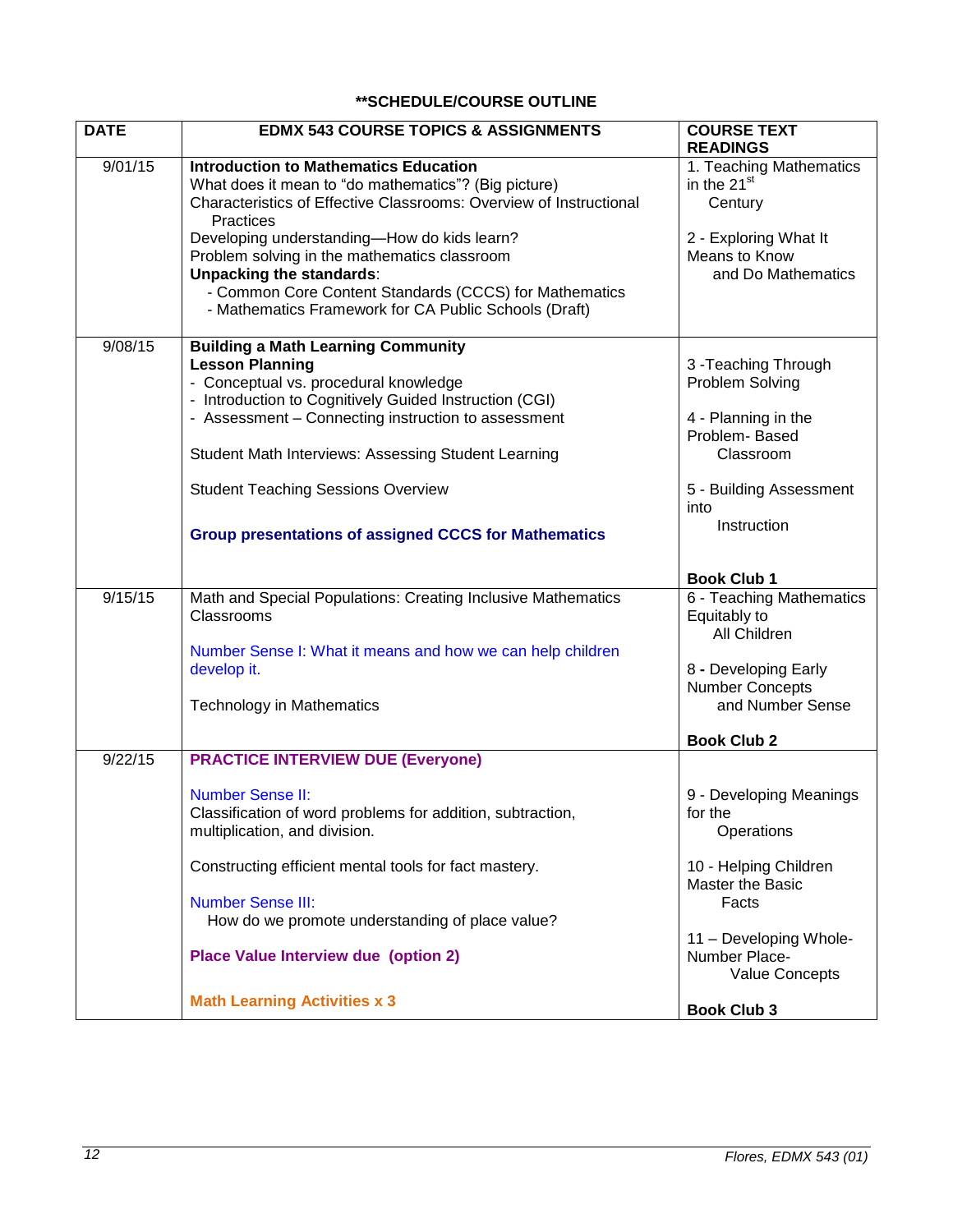| <b>DATE</b>       | <b>EDMX 543 COURSE TOPICS &amp; ASSIGNMENTS</b>                                                                                                          | <b>COURSE TEXT</b><br><b>READINGS</b>                                                           |
|-------------------|----------------------------------------------------------------------------------------------------------------------------------------------------------|-------------------------------------------------------------------------------------------------|
| 9/29/15<br>$***1$ | <b>Number Sense IV:</b><br>Flexible methods of computation/mental<br>strategies/estimation.<br><b>Error Patterns in Computation</b>                      | 12 - Developing<br><b>Strategies for Addition</b><br>and Subtraction<br>Computation             |
|                   | <b>Classroom Lesson Presentation: Number and Operations in</b><br>Base-10 (grades 1, 2, 3, or 4)<br>x <sub>2</sub>                                       | 13 - Developing<br>Strategies for<br>Multiplication and                                         |
|                   | <b>Addition/Subtraction OR Multiplication/Division interview due</b><br>(turn in only one interview) (option 2)                                          | Division<br>Computation                                                                         |
| $***2$            | Algebraic Reasoning and Functions - Exploring patterns, variables,<br>and equations.                                                                     |                                                                                                 |
|                   | <b>Classroom Lesson Presentation: Operations and Algebraic</b><br>Thinking (grades 1, 2, or 3)<br>x <sub>1</sub><br>Algebra interview due (option 2)     | 14 - Algebraic Thinking:<br>Generalizations, Patterns,<br>& Functions                           |
|                   | <b>Math Learning Activities x 3</b>                                                                                                                      | <b>Book Club 4</b>                                                                              |
| 10/06/15<br>***3  | <b>Lesson Classroom Presentation: Operations and Algebraic</b><br>Thinking (grades 4 or 5) $x$ 2                                                         |                                                                                                 |
|                   | <b>Fractions:</b><br>Constructing understanding of fractions; fraction computation                                                                       | 15 - Developing Fraction<br>Concepts<br>16 - Developing                                         |
| $***4$            | <b>Classroom Lesson Presentation: Number and Operations:</b><br>Fractions (grades 3, 4, or 5)<br><b>x</b> 2<br><b>Fractions interview due (option 2)</b> | <b>Strategies for Fraction</b><br>Computation<br>17 - Developing<br><b>Concepts of Decimals</b> |
|                   | <b>Math Learning Activities x 2</b>                                                                                                                      | and Percent                                                                                     |
|                   |                                                                                                                                                          | <b>Book Club 5</b>                                                                              |
| 10/13/15          | Measurement - Customary and metric system                                                                                                                | 18 - Proportional<br>Reasoning                                                                  |
| ***5              | <b>Classroom Lesson Presentation: Measurement and Data (grades</b><br>K, 1, 2, 3, 4, or 5<br>x <sub>2</sub>                                              | 19 - Developing<br>Measurement<br>Concepts                                                      |
|                   | <b>Measurement interview due (option 2)</b>                                                                                                              |                                                                                                 |
| $***6$            | Geometry – Developing geometric reasoning and spatial sense                                                                                              |                                                                                                 |
|                   | Classroom Lesson Presentation: Geometry (grades K, 1, 2, or 3)<br>x <sub>2</sub>                                                                         | 20 - Geometric Thinking<br>and<br>Geometric                                                     |
|                   | <b>Geometry interview due (option 2)</b>                                                                                                                 | Concepts                                                                                        |
|                   |                                                                                                                                                          | <b>Book Club 6</b>                                                                              |
|                   |                                                                                                                                                          | <b>DUE: Integration of</b><br><b>Technology Plan</b>                                            |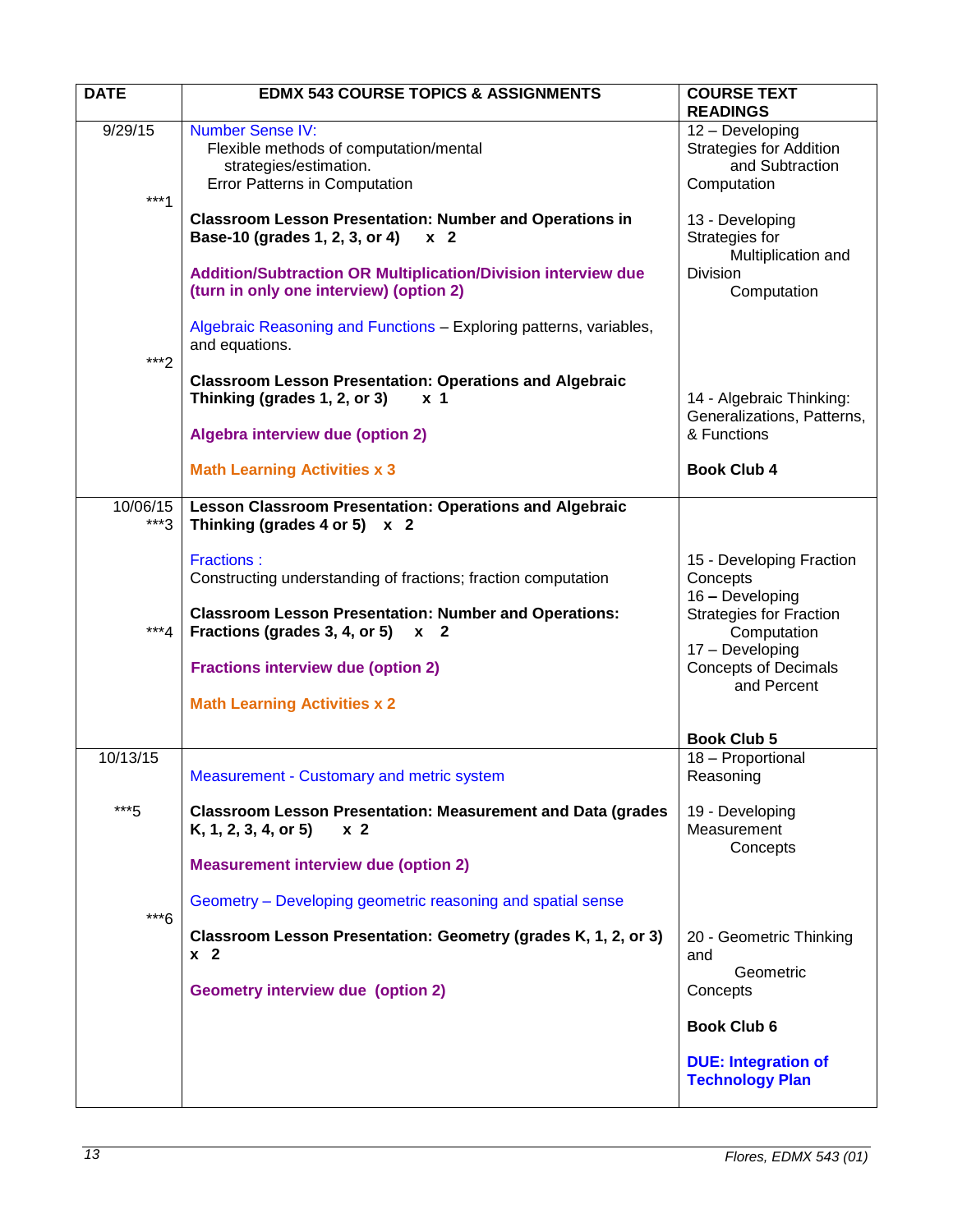| <b>DATE</b> | <b>EDMX 543 COURSE TOPICS &amp; ASSIGNMENTS</b>                                                                                                                                  | <b>COURSE TEXT</b><br><b>READINGS</b>                           |
|-------------|----------------------------------------------------------------------------------------------------------------------------------------------------------------------------------|-----------------------------------------------------------------|
| 10/20/15    | Probability & Data Analysis – Developing meaningful experiences in<br>gathering and displaying statistical data.<br>Exploring concepts of chance, simple and independent events. | $21 -$ Developing<br>Concepts of Data<br>Analysis               |
| $***7$      | Classroom Lesson Presentation: Geometry (grades 4 or 5)<br>x <sub>1</sub>                                                                                                        | 22 - Exploring Concepts<br>of Probability                       |
|             | <b>Course Wrap-Up</b>                                                                                                                                                            |                                                                 |
|             | <b>Assessment - This competency will be infused throughout the</b><br>course. Use this chapter as one reference for planning instruction.                                        | 5 - Building Assessment<br>into<br>Instruction                  |
|             | <b>Technology</b> – This competency will be infused throughout the<br>course. Use this chapter as an ongoing reference.                                                          |                                                                 |
|             | .<br>$\sim$ $\sim$ $\sim$<br>.                                                                                                                                                   | 7 – Using Technological<br>Tools to<br><b>Teach Mathematics</b> |

## **\* \* NOTE: While this syllabus is carefully planned, it may be modified or adjusted at any time in response to the learning needs of the class.**

# **Color Coding Legend:**

Blue = Mathematical Content and Course Topics

Purple = Student Math Interviews Orange = Mathematical Learning Activities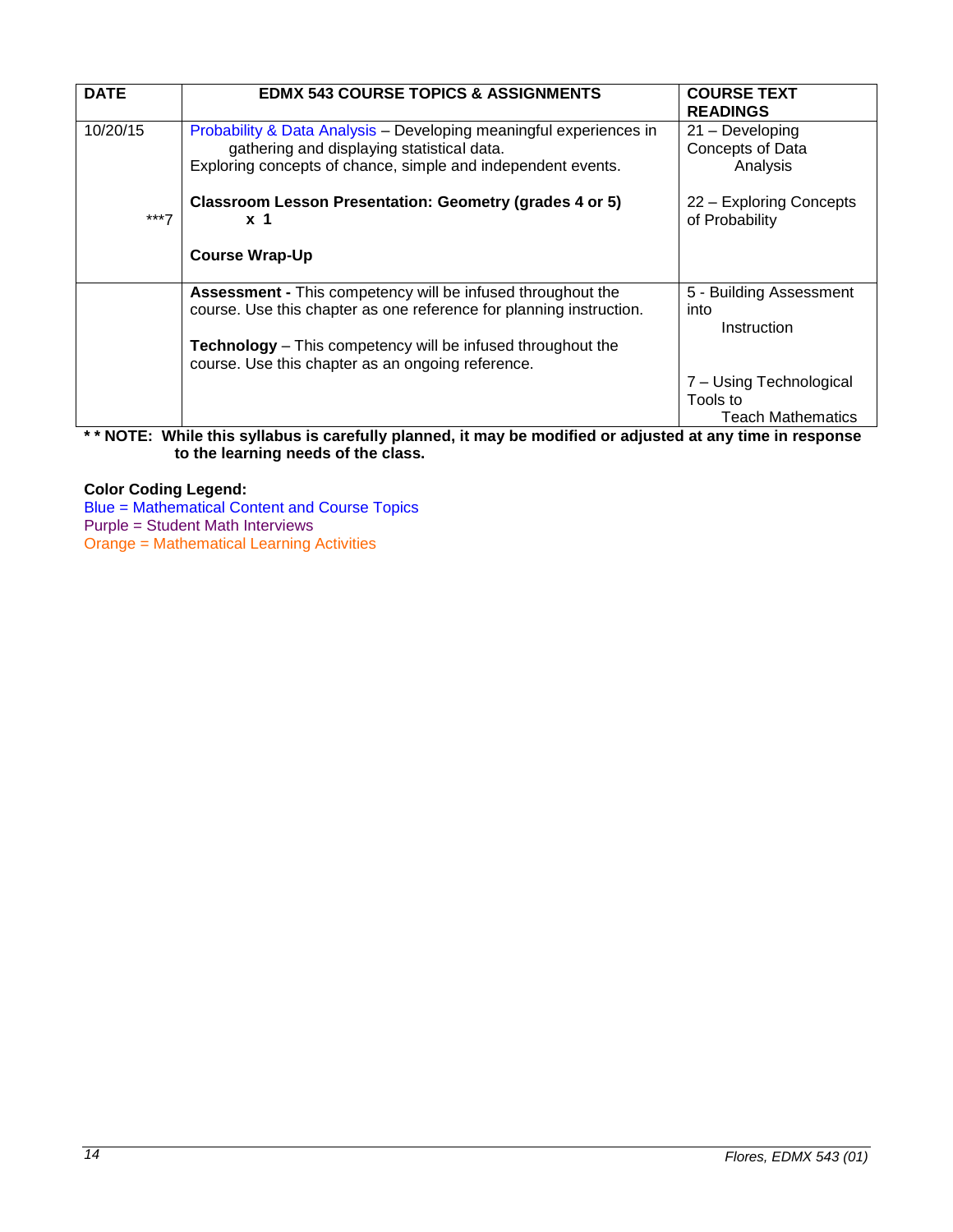# **LESSON DESIGN ELEMENTS**

#### <span id="page-14-0"></span>**Elements of the learning experience**

**Lesson Title**: What is the title of your lesson?

**Grade Level:**

**Content Area:** *Mathematics*

**Subject Matter:** *Number Sense, Measurement and Geometry, Algebra and Functions, Statistics, Data Analysis and Probability, Mathematical Reasoning*

**Time period for the learning experience:** 

**CA Common Core State Standards – Mathematics**: *State-adopted content standards* **CA Common Core State Standards for Mathematical Practice:** *Which practices/skills will your lesson address? address?* 

 *Annotate both content standards and mathematical practices used in your lesson.*

**Lesson objective(s) based on the content standards**: What do you want students to be able to do as a result of active engagement and learning in your lesson? What do you want students to know when the lesson investigation is finished? Write in complete sentences. Use an action verb and explain how students will demonstrate their new knowledge and understanding.

 Example: "After successful completion of the lesson, the student will be able to demonstrate understanding of \_\_\_\_\_\_\_\_\_\_\_\_." Or, "After successful completion of the lesson, the student will be able to  $\blacksquare$ 

**Mathematical Concept(s):** What are you trying to teach? What big idea(s) is/are the focus of your lesson? Do say, "The students will be able to \_\_\_\_\_\_\_\_\_." (That is an objective, not a concept.)

- *Example: In the set model for fractions, the whole is understood to be a set of objects and subsets of the whole make up fractional parts.*
- **Class Description** For the purpose of this assignment, the class description must include English Learners, Special Education students, and GATE students. Individualize this section based on your own assigned classroom.

*Type of class (self contained, subject specific), time of year, general background of students learning in relationship to new learning (challenges and prior learning)*

 *English Learners: Special education: GATE student: General education:* 

#### **Developmental needs of the students at this age**

*Learning needs and developmental, age-appropriate skills needed by your students based on grade level. How do students in your chosen grade level learn best? What kinds of instructional strategies best support their learning? This information is easily accessed through a Google search.*

**Student Groupings**: *How will you group students for instruction?*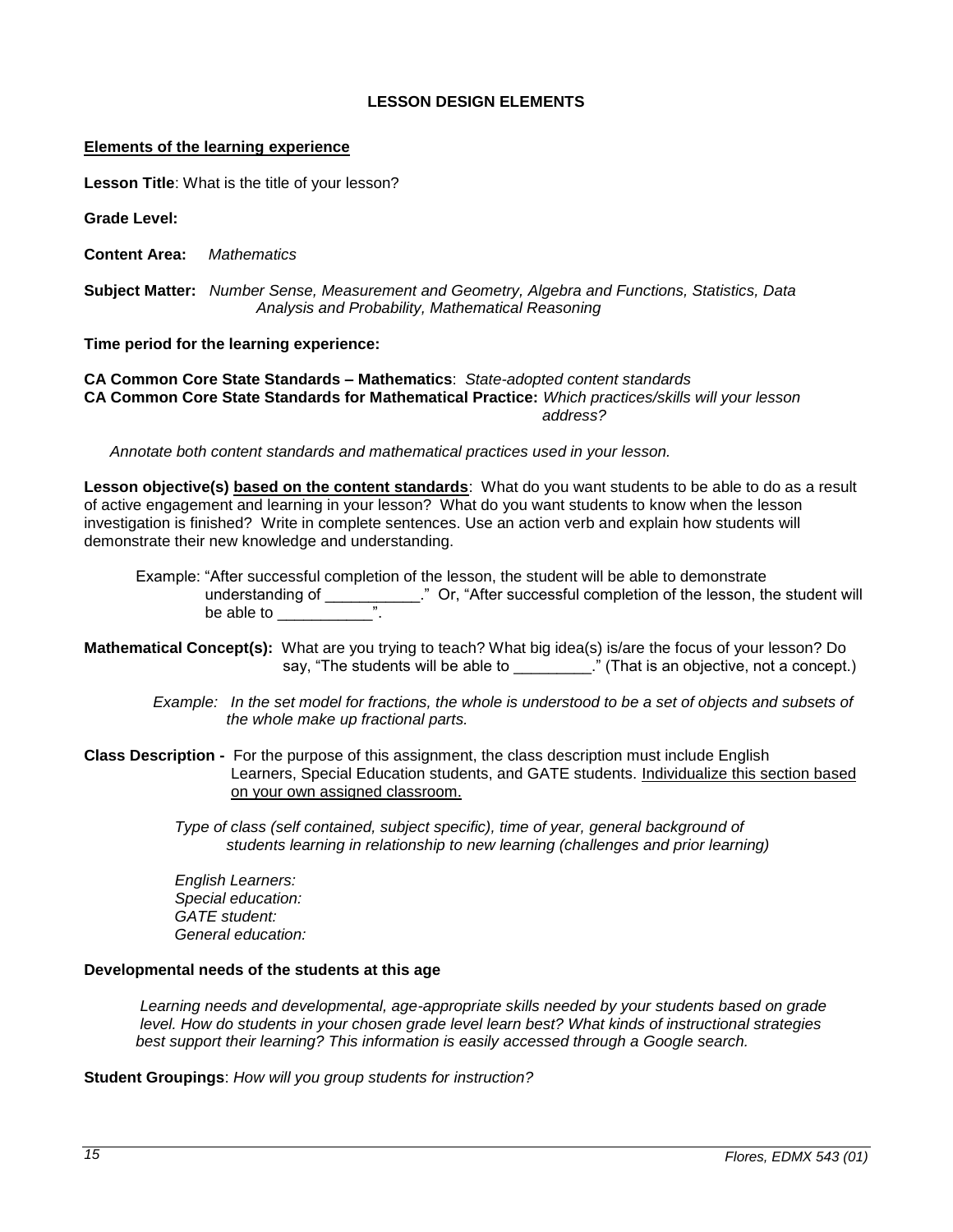**Materials/Resources/Technology:** *What does the teacher need? What do the students need? Materials should include lists of supplies that will be needed to present this lesson.*

## **Assessment Plan**

**Note:** Goals/objectives that will be assessed are based on the content standards and are tied to the Big Idea(s) (concepts) in your lesson.

*Types of assessment: Prior knowledge (pre assessment), Formative (progress monitoring), and Summative (final product)*

 *Description and Purpose of each Assessment Type listed above* 

 *Feedback strategies: How students will be informed of specific successes and challenges?*

 *Description & Purpose of Differentiated/Adapted Assessment Methods for ONE of the following students:*

- *English Learner*
- *Learner with Special Needs*
	- *Learning Disability*
		- *Physical Disability*
- *GATE Student/Advanced Learners/Accelerated Learner*

 *How general assessment results will be used to inform instruction:*

#### **Criteria for Assessment**

What benchmark criteria will you use to grade the assessment? How will you know if a student has successfully completed the assessment and accomplished the learning goals? What will they do to show you they have succeeded?

**NOTE:** Criteria are based on the science content standards and the learning goals/objectives in your lesson.

**Lesson Activities**: Address the subject matter lesson objectives (tied to math content standards and developmental needs of the students described.

### **\* Please refer to the PROBLEM-BASED THREE-PART LESSON INSTRUCTIONAL MODEL at the end of this syllabus before you begin writing this part of your lesson design**

| <b>INSTRUCTIONAL STRATEGIES-</b><br>WHAT THE TEACHER DOES DURING THE INSTRUCTION.                                                                                        | <b>Student Activities -</b><br>What the students do during the lesson and<br>independent practice. |
|--------------------------------------------------------------------------------------------------------------------------------------------------------------------------|----------------------------------------------------------------------------------------------------|
| <b>LAUNCH:</b><br>Opening the Lesson/ INTO = Before the Lesson<br>Anticipatory Set - How will you motivate and focus students?<br>What prior knowledge do students need? | What will the students do?                                                                         |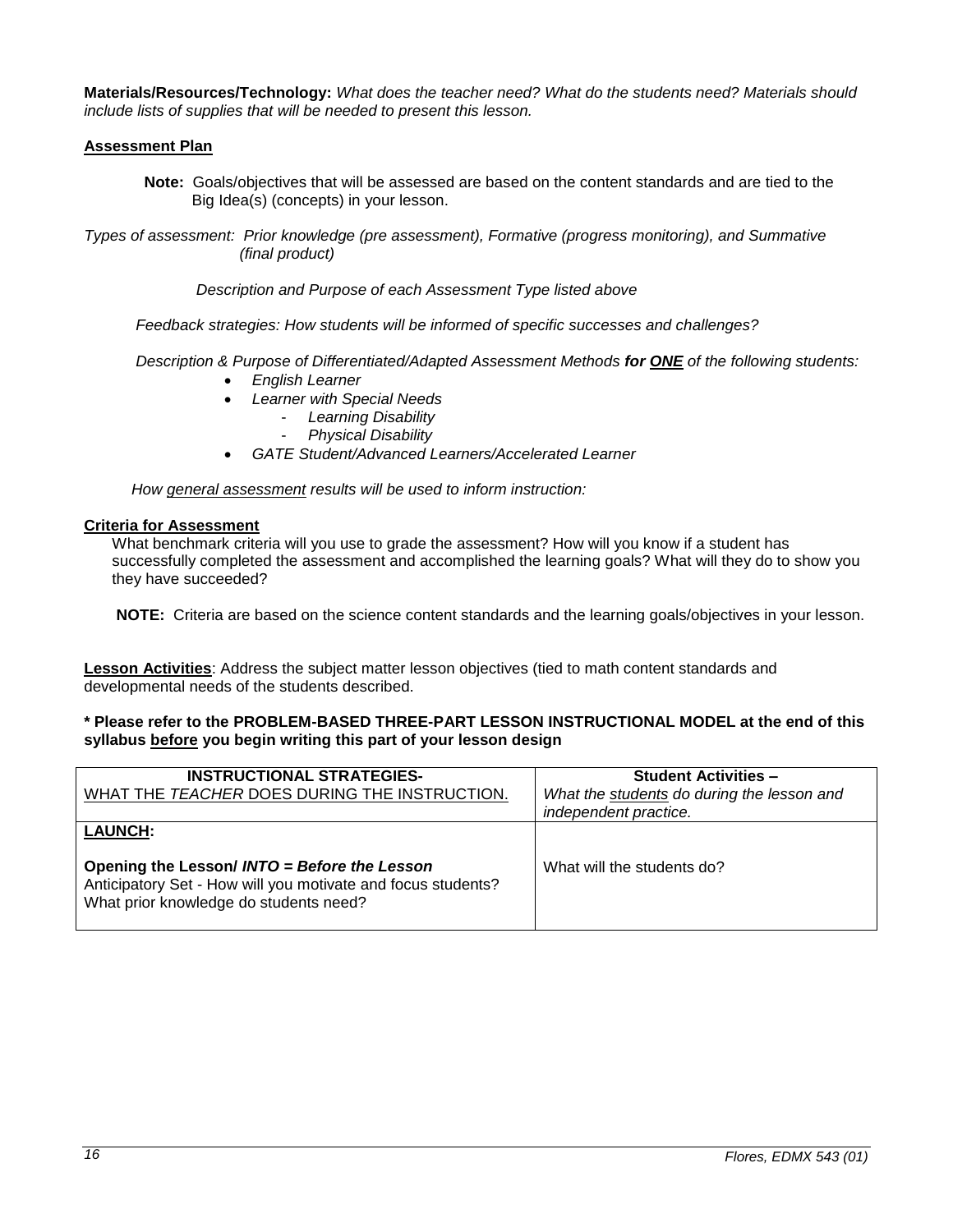| <b>INSTRUCTIONAL STRATEGIES-</b>                                                                                                        | <b>Student Activities -</b>                                                                            |  |
|-----------------------------------------------------------------------------------------------------------------------------------------|--------------------------------------------------------------------------------------------------------|--|
| WHAT THE TEACHER DOES DURING THE INSTRUCTION.                                                                                           | What the students do during the lesson and                                                             |  |
|                                                                                                                                         | independent practice.                                                                                  |  |
| <b>EXPLORE:</b>                                                                                                                         |                                                                                                        |  |
| Process/Steps of Instruction/ THROUGH = During the<br>Lesson                                                                            | For each of the steps of instruction (what the<br>teacher does), describe what the students will<br>do |  |
| Please ensure that the following GUIDING QUESTIONS are<br>addressed in this area of your lesson design.                                 |                                                                                                        |  |
| 1. How will you describe and model skills/tasks required for<br>the lesson?                                                             |                                                                                                        |  |
| How will you ensure that the mathematical concept(s) are<br>2.<br>clear and explicit?                                                   |                                                                                                        |  |
| 3. How will support the lesson objective(s)?<br>4. How will you actively involve all students?                                          |                                                                                                        |  |
| How will you structure opportunities for the students to<br>5.<br>apply their learning in class with support?                           |                                                                                                        |  |
| 6. How will you check for students' understanding?                                                                                      |                                                                                                        |  |
| How will you structure opportunities for the students to<br>7.<br>apply their learning in class independently?                          |                                                                                                        |  |
| 8. How will you ensure that the independent practice is at the<br>appropriate level of difficulty for the various students?             |                                                                                                        |  |
| How will you assess that students have met the<br>9.<br>learning objectives?                                                            |                                                                                                        |  |
| 10. What will your interventions consist of if the                                                                                      |                                                                                                        |  |
| learning objectives are not being met?                                                                                                  |                                                                                                        |  |
| <b>SUMMARY:</b>                                                                                                                         |                                                                                                        |  |
| Closure: How will you have students summarize<br>their learning to provide closure?                                                     | How will the students summarize their<br>learning?                                                     |  |
| <b>BEYOND = AFTER THE LESSON = EXTENDING LEARNING</b>                                                                                   |                                                                                                        |  |
| Transfer: How will you structure opportunities for students to<br>continue learning/practice and transfer learning after the<br>lesson? | What will the students do?                                                                             |  |

# **Description & Purpose of Differentiated/Adapted Instructional Methods for ONE of the following students:**

- *English Learner*
- *Learner with Special Needs*
	- *Learning Disability*
	- *Physical Disability*
- *GATE Student/Advanced Learners/Accelerated Learner*

# **Rationale for Instructional Strategies:**

<span id="page-16-0"></span>Why are the instructional strategies, student activities and resources appropriate for this class, (based on content and student development)?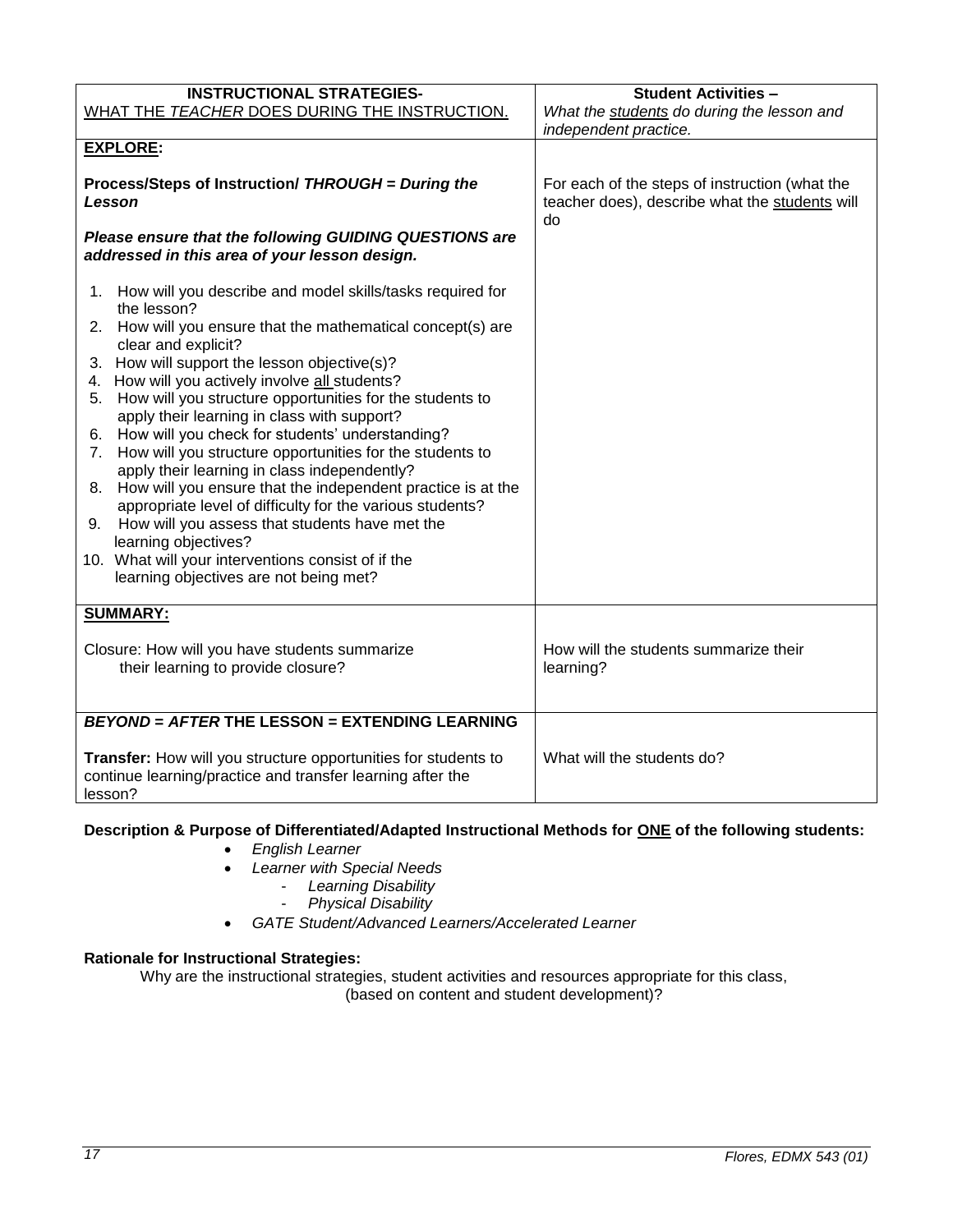## **\*PROBLEM-BASED THREE-PART LESSON**

# **INSTRUCTIONAL MODEL**

Problem-centered teaching opens the mathematics classroom to exploring, conjecturing, reasoning, and communication. This model is very different from the "transmission" model in which teachers tell students facts and demonstrate procedures and then students memorize the facts and practice the procedures. This model looks at instruction in three phases: launching, explore, and summary.

## **Launch (Before)**

In the first phase, the teacher launches the problem with the whole class. This involves helping students understand the problem setting, the mathematical context, and the challenge. The following questions can help the teacher prepare for the launch:

- What are students expected to do?
- What do the students need to know to understand the context of story and the challenge of the problem?
- What difficulties can I foresee for students?
- How can I keep from giving away too much of the problem?

The launch phase is also the time when the teacher introduces new ideas, clarifies definitions, reviews old concepts, and connects the problem to past experiences of the student. It is critical that, while giving students a clear picture of what is expected, the teacher leaves the potential of the task intact. He or she must be careful not to tell too much and lower the challenge of the task to something routine or to cut off the rich array of strategies that may evolve from an open launch of the problem.

## **Explore (During)**

In the explore phase, students work individually, in pairs, in small groups, or occasionally as a whole class to solve the problem. As they work, they gather data, share ideas, look for patterns, make conjectures, and develop problem-solving strategies. It is inevitable that students will exhibit variation in their progress. The teacher's role during this phase is to move about the classroom, to observe individual performance, and to select specific student work samples to be shared during the summary phase. The teacher helps students persevere in their work and differentiate their work by asking appropriate questions and providing confirmation and redirection where needed. For students who are interested in and capable of deeper investigation, the teacher may provide additional challenges related to the problem. Although it is imperative that all students be given enough time and opportunity to thoroughly work on the problem, it is not always necessary for every student to finish the problem at this time.

The following questions can help the teacher prepare for the explore phase:

- How will I organize the students to explore this problem? (Individuals? Pairs? Groups? Whole class?)
- What materials will students need?
- How should students record and report their work?
- What different strategies can I anticipate they might use?
- What questions can I ask to encourage student conversations, thinking, and learning?
- What questions can I ask to focus their thinking if they become frustrated?
- What questions can I ask to challenge students if the initial question is "answered"?

# **Summary (After)**

The summary phase of instruction begins when students have gathered sufficient data or made sufficient progress toward solving the problem. In this phase, students discuss their solutions as well as the strategies they used to approach the problem, organize the data, and find the solution. During the discussion, the teacher helps students enhance their understanding of the mathematics in the problem and guide them in refining their strategies into efficient, effective problem-solving techniques.

Although the summary discussion is led by the teacher, who has collected specific student work samples, he or she would like shared, students play a significant role. Ideally, they should pose conjectures, question each other, offer alternatives, provide reasons, refine their strategies and conjectures and make connections. As a result of the discussion, students should become more skillful at using the ideas and techniques that come out of the experience with the problem.